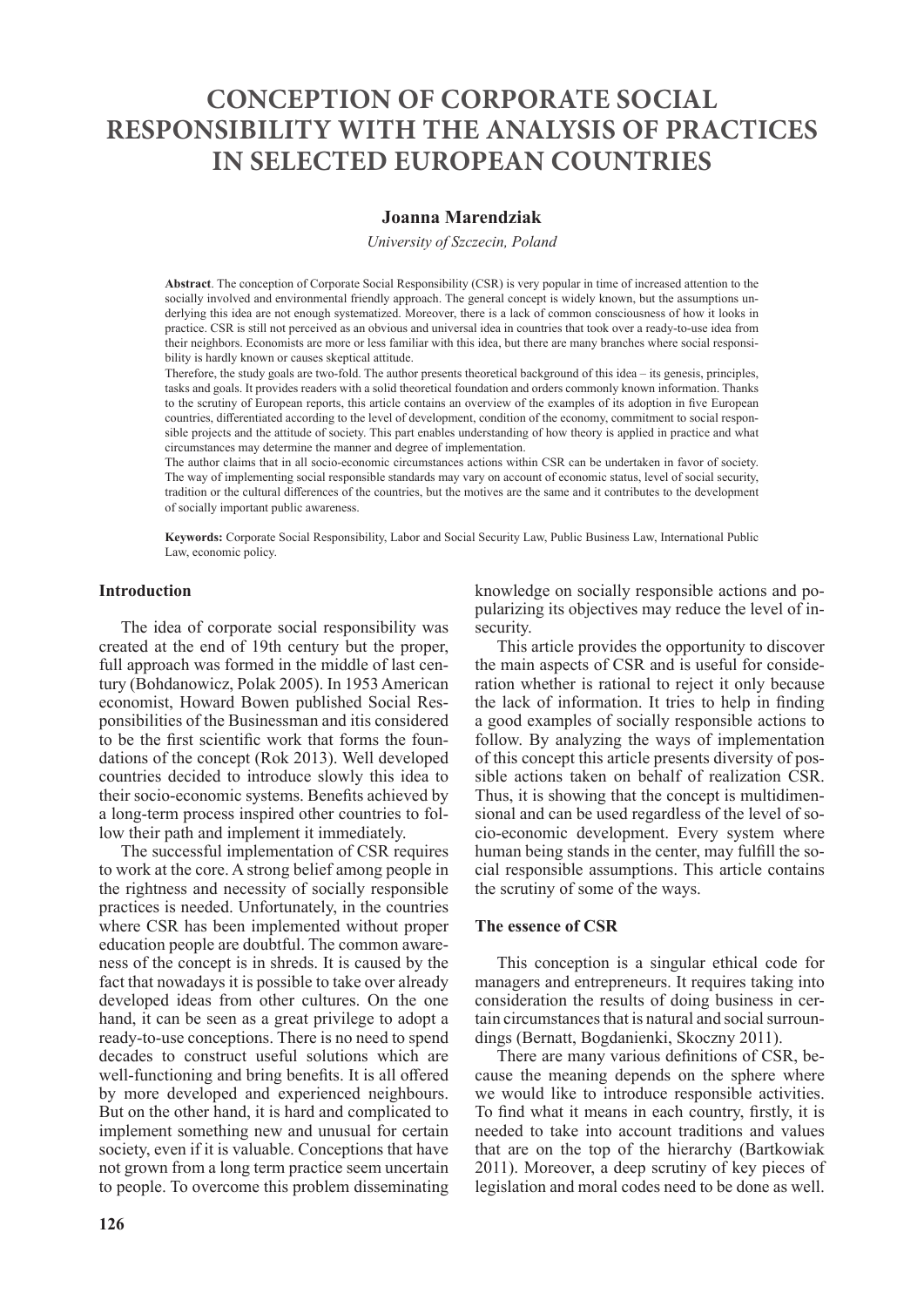In general, CSR requests from managers and entrepreneurs to be active on social field, to initiate and support important projects for local communities. Defining far-reaching plans is one of the most significant element in analyzed conception.

Realization of this strategy consists of creating safe environment at the workplace, effective human resources, efficient and ecological way of consumption of raw sources. European Union brings out the importance of CSR and emphasizes its role in modern economies and societies.

The European Council's interpretation of CSR which was presented in Green Paper in 2011 needs to be emphasized - CSR is taking into consideration by the enterprise on the voluntary basis social and environmental aspects when conducting economic activities and contacts with stakeholders.

It should be noted that CSR is not philanthropic. It refers to the decisions and actions taken by companies that are related to economic goals of these entities. Therefore, actions are motivated by knowing the existence of a close link between responsible behavior and a stable business success (Bartkowiak 2011).

CSR definitions have been articulated in many acts. These include acts such as the OECD Guidelines for Multinational Enterprises (2000), Green Paper - Promoting a European Framework for CSR (2001), UN report: Protect, Respect and Remedy: A framework for business and human rights (2008) and many other.

A characteristic feature of the concept of CSR is the lack of a rigid program of action. Differences in the interpretation of its significance stems from the fact that countries differ in culture and tradition, and society confer the greatest importance to different values. Thus, searching for definition of CSR should be paid primarily in the direction of the most significant acts or set of rights that constitute the system of each country – the constitution or set of basic laws of the country. They express the most important values for a particular society that is why they should be taken into account in the first place to determine which is covered by CSR in the country.

### **The assumptions**

CSR is an activity for the benefit of society, initiating and supporting important social projects. In its scope it is set to provide assistance and action in favor of other entities, institutions, etc. They are characterized by far-reaching plans, which consist of formulating the direction of development in the long term (Bernatt, Bogdanienki, Skoczny 2011).

Kofi Annan, Secretary-General of the United Nations in 1997-2006, initiated the creation of universal rules addressed to entrepreneurs around the world in the form of the ten principles - program *Global Compact*. The rules, which were announced during the World Economic Forum in Davos, 31 January 1999, include regulations referred to human rights, labor standards, environment and anticorruption. They constitute a call to respect, spread and promote the abovementioned values for enterprises, international working environments and NGOs. As the world's largest initiative for corporate social responsibility, brings together more than 10,000 members from 145 countries.

The Decalogue of *Global Compact* consist of the following statements:

- Businesses should support and respect the protection of internationally proclaimed human rights.
- Business should make sure that they are not complicit in human rights abuses.
- Businesses should uphold the freedom of association and the effective recognition of the right to collective bargaining.
- Business should uphold the elimination of all forms of forced and compulsory labour.

Business should uphold the effective abolition of child labour.

- Business should uphold the elimination of discrimination in respect of employment and occupation.
- Businesses should support a precautionary approach to environmental challenges.
- Business should undertake initiatives to promote greater environmental responsibility.
- Business should encourage the development and diffusion of environmentally friendly technologies.
- Businesses should work against corruption in all its forms, including extortion and bribery (Bartkowiak 2011)**.**

The idea of the UN assumes that the application of the principles of the Global Compact, which represent broad approach to corporate social responsibility, will help to solve today's social and economic problems. Also, it minimizes the negative effects of globalization and contributes to the sustainable growth of the world economy.

Speaking of CSR, recently popularized the idea of the triple "E" should be mentioned. Under this name hides a consistent performance requirement in terms of efficiency, cost-effectiveness and ethicality (Gasparski, Dietl 1997). The modern market success depends on involvement into social sphere, because such a strategy allows you to build competitive advantage.

#### **Aims of CSR**

Implementation of the strategy arising from the assumptions of CSR brings safety at the workplace, effective human resources management, and develops a proper - efficient and environmentally frien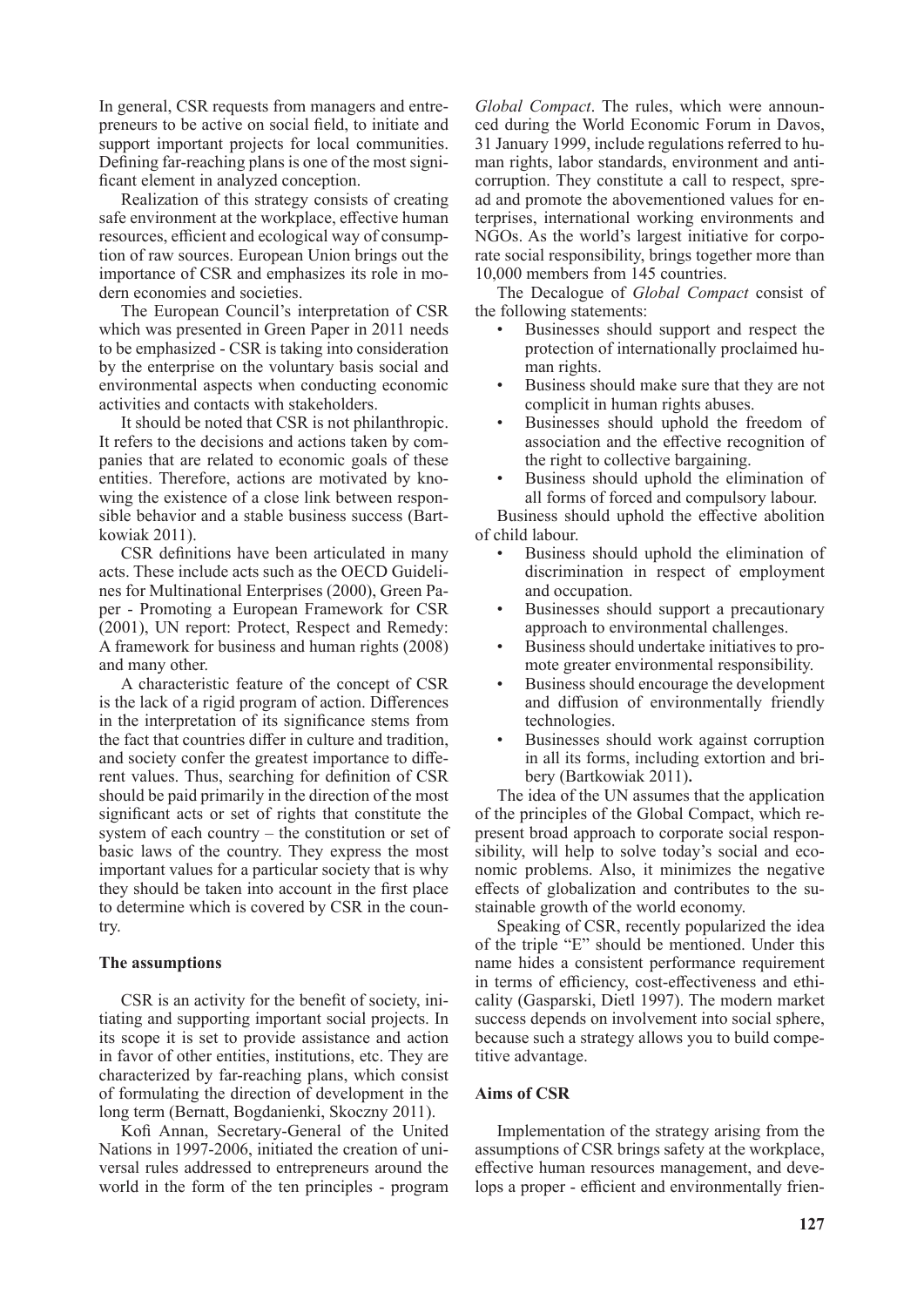dly, method of consumption of raw materials required in the production process. The external impact of the company should rely on the support of local communities, as well as maintaining an active relationship with economic partners, organizations and institutions whose business scope coincides with the activity of the company (Bartkowiak 2011).

Sustainable development, binding economic goals with social and environmental objectives, is also the aim of CSR. Focus around the movement for the implementation of these aspects began in 1972 at the UN conference in Stockholm. Sustainable development is popularized since the late 80s and challenges the economic world to support social progress and environmental protection (Rok 2013).

Searching for solutions that deliver measurable economic benefits, which are at the same time socially and environmentally friendly, is an integral component of CSR. It is a long-term vision of development, bringing benefits for present, but mainly future generations.

## **Tasks**

Achieving goals is dependent on diligence in performing the tasks socially responsible. Their range refers to the five areas of activity: the market, the public environment, the sphere of employment, the environment and relations with investors.

An essential element of the market activity of the company is proceeding according to the rules of ethics. Particular attention should be paid to the fair advertising, and above all competent, ethical conduct in privatization processes, mergers and acquisitions, which occur more often as a result of globalization.

Proper relationship with the public sphere, so the public administration, public benefit institutions, social organizations, local communities, requires the implementation of projects for culture and education, health and physical activity. Realization of this comes through a patronage, sponsorship, etc.

Employment policy covers all employee-employer relationship, from recruitment until after the system of motivation, remuneration and conflict resolution. Activities in this area must comply with the principles of social justice and express respect for subordinates. What's more, it is necessary to develop a sense of security and stability in the workplace. Enabling the development of employees also belong to this group tasks (Bartkowiak 2011).

Use of natural resources should be based on the least disruptive technologies for the environment, while respecting the rules on its protection.

Relationships with current and potential investors require the applicant fairness in their activities and the transferred information. The value of entrepreneurs comes off the promises they make and the extent to which they are adhered to (Bartkowiak 2011).

## **Benefits from CSR**

Noticing the positive effects of implementation the assumptions of CSR takes time. The beginnings may be difficult. In the absence of immediate profits, costs have a negative impact on financial results. The scientists say that this process looks like a "U" letter. It depicts the initial outlay for the fulfillment of CSR without immediate benefits, which shows a negative balance of capital. After time profit widely seen and brings measurable economic success in the form of steadily rising revenues (Rok 2013).

The benefits from the socially responsible actions can be divided into direct and indirect. The first relates to the possibility of treating CSR as an inherent component of the corporate strategy that makes full use of company resources and build a good relationship in the territory of action (Bartkowiak 2011). Properly conducted personnel policy leads to an increase in employee job satisfaction, commitment and growth of loyalty to the employer.

Indirect benefits result from the production of certain goodwill and loyalty in people unrelated to the subject of economic activity. This group includes entities which have an impact on consumers, which affects the scale of interest in the firm and, consequently, its products and services (Rok 2013). So creating a positive image through the socially responsible activity has an impact on increasing revenues of the company.

## **International Labour Organization**

It is impossible not to mention the importance of the International Labour Organization as one of the major promoters of CSR. It is a UN agency, founded in 1919, which deals with matters of the labor market, in particular by establishing international labor standards. Its goals are to ensure decent working conditions, in an atmosphere of freedom and security.

ILO noted the problem of globalization. Apart from its positive effects, globalization poses a serious threat to modern standards of work. This leads to the displacement of businesses and workforce to new locations. Entails the risk of financial instability, due to the constant search for capital liquidity (International Institute for Labour Studies 2008).

Conceived in 2008, the ILO Declaration on Social Justice for a Fair Globalization mobilizes to the efforts, which could contribute to the realization of social justice in the workplace.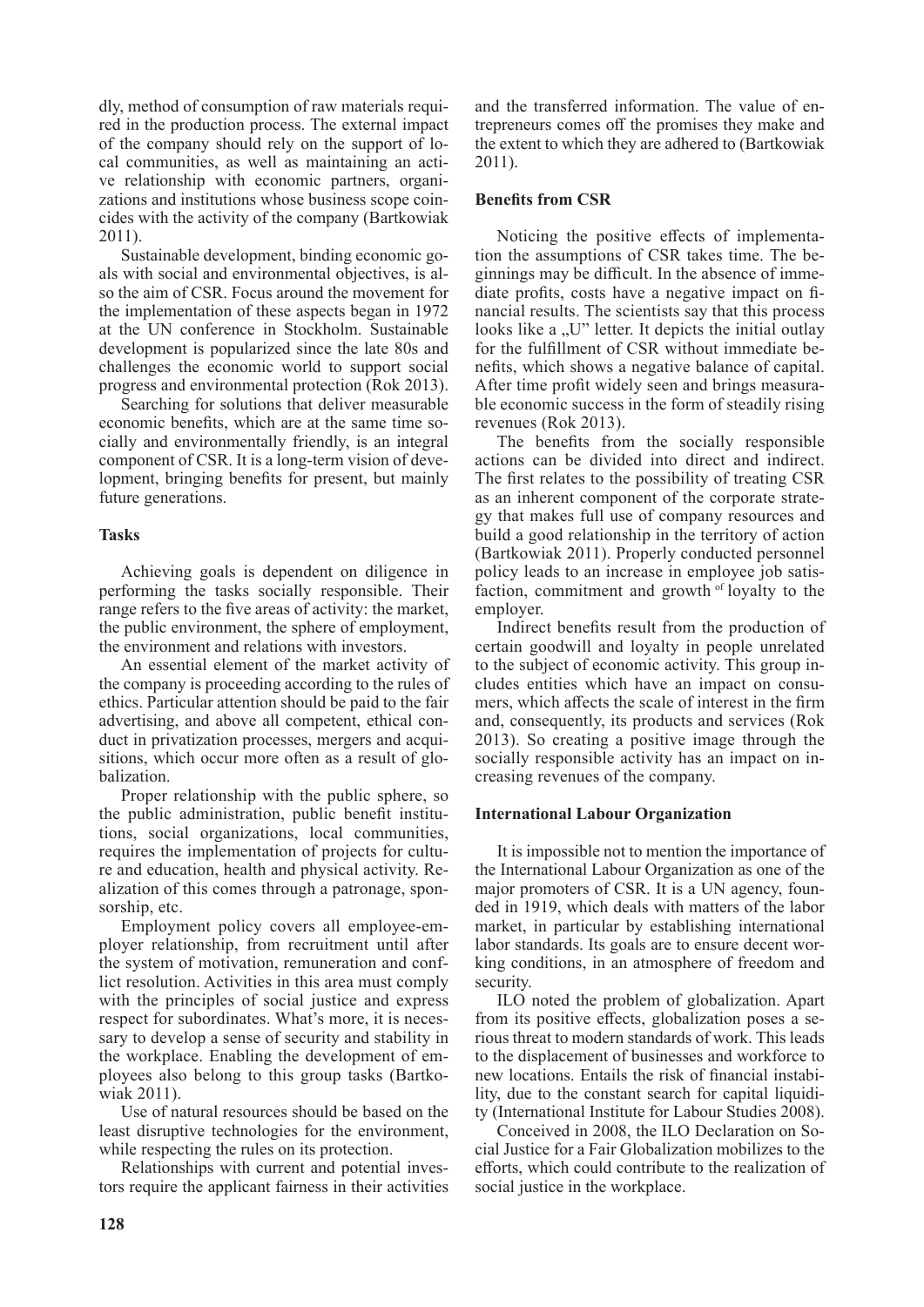#### **Nature of the assumptions of CSR**

It would seem that the implementation of the tasks arising from this concept relies on voluntary business practices that are beyond the legal obligations. There are no rules that directly oblige to social responsible behavior. No legal acts regulating the obligation of implementation of CSR leads to the assumption that those activities belongs exclusively to the discretionary decisions of the entity.

However, it must be noted that CSR principles are expressing the ideas contained in the most important national legal acts (Bernatt, Bogdanienki, Skoczny 2011). Therefore, it is not necessary to establish additional obligations to create direct commitment for entrepreneurs to act in accordance with CSR. The rights and values expressed in legal acts underlying the system of the State are sufficient to derive from them obligation to act in a socially responsible manner.

The significant role of international soft law has to be emphasized as well. Even though they do not have universally binding nature, they set standards and directions of development of CSR. They also provide an incentive for many regulations in this regard.

#### **Integration with the European Union**

The European Commission has a major impact on the concept of corporate social responsibility and the extent of its implementation in the life of Europe. Led by its economic policy is characterized by an arrangement and long-term commitment. It has combined a postulate of increased competitiveness on the market with the effective interaction of the various partners in specific areas. Therefore, the assumptions of CSR are implemented in life, contributing to the sustainable development of the states' economies (Rok 2013).

The Commission's actions include raising the level of social integration, increasing innovation in enterprises, rationalizing the use of natural resources and reducing pollution levels, which in turn is expected to improve quality of life and health of citizens (Rok 2013).

The European Commission in 2001 released its first document which includes a model of implementation of CSR, but the commitment of Member States to the implementation of elements of the concept took place in 2006, when *the European Alliance for Corporate Social Responsibility* was announced. This act calls for increased commitment to sustainable development, economic partnership and concern for the quality of work.

The implementation of the Europe 2020 strategy started in 2010. The adoption by the European Council this long-term plan aims to implement three key aspects of economic policy - increasing the efficiency of resources, concentration around knowledge and innovation as the future of the economy, improving the quality of life of Europeans. The Council recognized the concept of CSR as a tool leading to a better future, a panacea for the financial crisis that Member States have to contend. *The financial crisis has demonstrated the need for a new approach to the balance between short-term profit maximization and sustainable value creation in the long term. (...) Robust business ethics and values can contribute to overcoming the crisis* (European Commission 2010)*.*

### **CSR in Member States (examples)**

Analyze of several Report Peer Reviews on Corporate Social Responsibility led to the conclusion that there are multiple ways of how to introduce CSR into specific socio-economic systems. This article contains review of selected practices conducted in Member States. Chosen countries differ on account of culture, traditions, level of economic growth, level of social security etc. This helps in understanding the universal role of CSR and flexibility of its assumptions.

According to Report Peer Review on Corporate Social Responsibility – Helsinki (2013) in Portugal there is no separate National Action Plan on CSR policy at present but the assumptions of this idea can be found in The National Reform Programme.An inter-ministerial group has been organized on Business and Human Rights. Their tasks are concentrated on information campaigns and the exchange of good practice. CSR in this country refers to education system with a goal to reduce early school leaving and innovation, energy and climate change targets. When it comes to the employment – aim is to reduce of unemployment and social exclusion. They see the solution of the last problem in trainings and the further development of dual apprenticeships.

Most of the programs are in the process of creating but some of them are already in place, f. ex. A National Plan for the Energy Sector and Energy Efficiency.

What is more, Portuguese companies can be awarded with 'Equality is Quality' and receive certificates of good policies.

Moreover, a network on CSR issues was created to cooperate and support a whole range of stakeholders and around 2000 affiliated organizations with regular peer learning meetings and dissemination activities.

Data given by Report Peer Review on Corporate Social Responsibility – Paris (2013) submitted that government introduced first National Action Plan on CSR. It represents European and national objectives. Departments, which are involved into social responsible conception are Department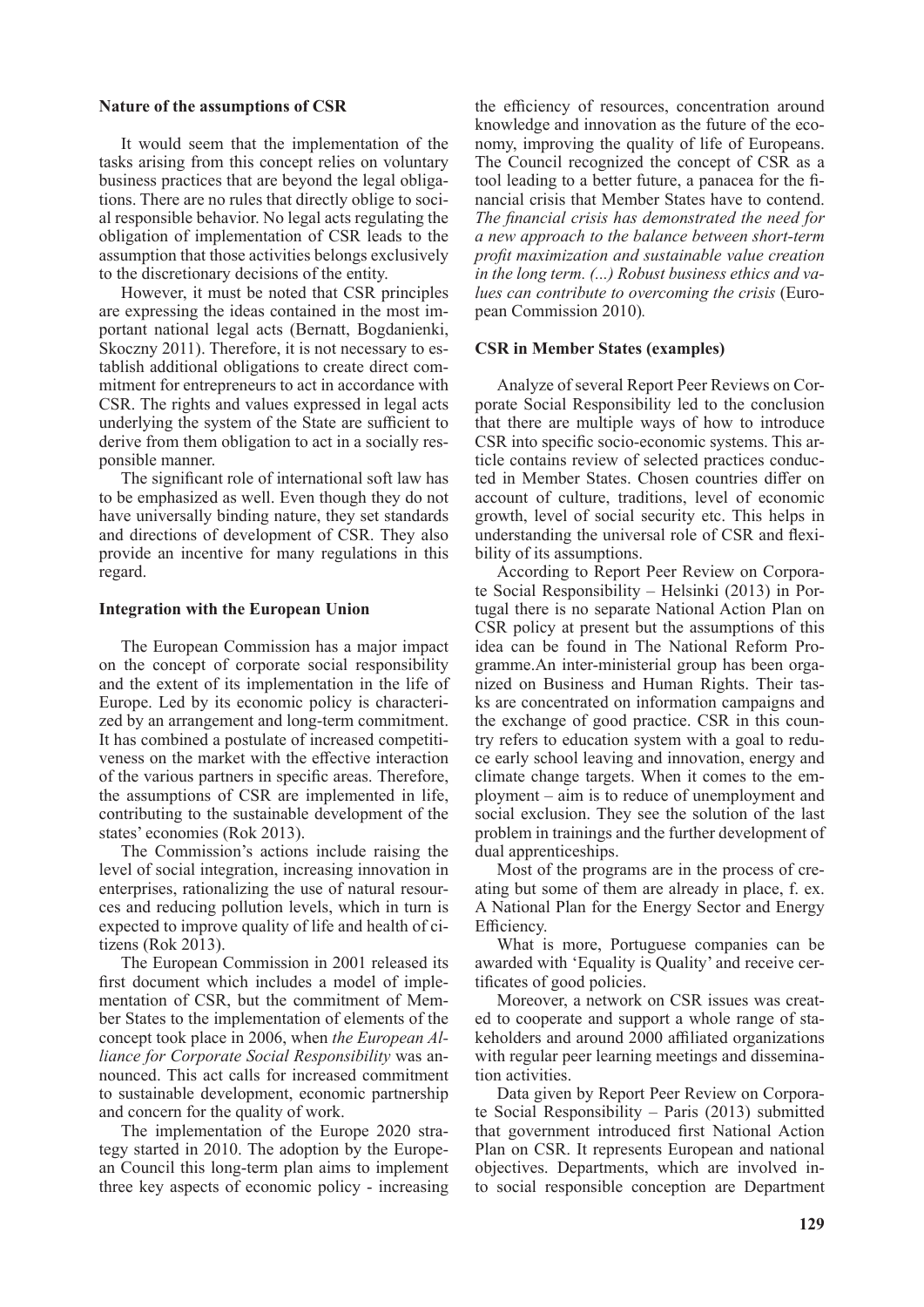of Jobs, Enterprise and Innovation, Business in the Community Ireland. But the list is much more longer – it also involves the Department of the Environment, Finance, Social Protection, Justice and Agriculture.

According to the CSR assumptions, being social responsible is a voluntary activity. The government decided to put the stress on its own role – it is supposed to encourage businesses and to provide them with the tools to develop CSR as a development on a cultural level.

What is more, increasing transparency and disclosure of CSR activity by enterprises operating in Ireland is the next goal. To help reveal those elements in each company, 6 key pillars of CSR were made. Entrepreneurs are obliges to be social responsible on following spheres: workplace, environment, marketplace, community, corporate governance and public sector (Report Peer Review on Corporate Social Responsibility – Paris 2013).

Ireland already has many activities and a strong background of community engagement. Companies are regularly reviewed of the implementation of the plan.

Germany's economic and industrial structure is very close to the social responsible model. Cooperation of entities is a must, so it was in October 2010, when Federal Cabinet approved the country's Action Plan on CSR after a period of consultation in a multi-stakeholder forum (Report Peer Review on Corporate Social Responsibility – Rome 2013). There in one ministry that deals with this issue – it is the Federal Ministry of Labour and Social Affairs. But still, many more are involved into CSR conception on the field of initiative, responsibility for planning and implementation.

Their Action Plan consists of 35 actions in six areas. Government decides to invest €40 million in a CSR guidance and coaching programme (Report Peer Review on Corporate Social Responsibility – Rome 2013). They also prepared awards for companies, which are given to those, who complete a questionnaire, get a good feedback on the implemented approaches by stakeholders and win in a final judging panel, made up of members of the multi-stakeholder forum.

Of course, there is a German website for CSR issues, where reports and brochures are posted.

According to Report Peer Review on Corporate Social Responsibility – Paris (2013) Slovenia is more at the beginning in the implementation and development of a CSR approach in comparison to the west EU or Scandinavian countries. They did not convey CSR duties to one certainministry. Depending of the action area, there is a couple of ministries that deals with social responsible policies. Ministry of Foreign Affairs takes the lead in relation to the UN Guiding Principles on business and human rights, whereas the Ministry of Economic Development and Technology is responsible for the OECD National Contact Point. The Ministry of Labour, Social Affairs and Equal Opportunities is represented on the Health Level Group on CSR and is responsible for the Act on Social Entrepreneurship.

An important role in developing proposals for CSR to be presented to government was given to the society. A special network was organized and plays an important role in implementation and development process (Report Peer Review on Corporate Social Responsibility – Paris 2013).

 The National Action Plan is still very much in the planning phase, and at this moment their efforts are concentrated on popularizing CSR behaviors and creating such legal and administration conditions that companies could easily follow the social responsible assumptions.

The government expects that thanks to the Network a list of CSR priorities will be developed. If so, the next step is to submit them to the ministries, especially Ministry of Labour, and finally set the document for government approval.

It was decided to avoid the term 'national action plan' and replace it with 'list of priorities'. The reason is simple – the first term associate with socialist times, sop avoiding it may help overcome some negative perceptions.

Unfortunately, there is a low awareness of CSR, that is why a series of seminars and one-stop shops are being organized to promote understanding and copying of this model (Report Peer Review on Corporate Social Responsibility – Paris 2013).

Poland has no single, specific strategy on CSR. The social responsible assumptions are included in a number of government strategies.

In May 2009 the Prime Minister created a special group for social responsible issues (Directive of the Prime Minister 2009). Their tasks included proposing solutions of how to coordinate different public entities when it comes to promoting and implementing CSR principles, analyzing other countries' CSR experiences and creating conditions for effective communications between social partners. After 4 years of functioning, in 2013 Prime Minister canceled this group and instructed the Ministry of Economy quest for a new way of implementation CSR approach (Directive of the Prime Minister 2013). In 2014 Ministry appointed a new team consisting of 46 members from various ministries, branches and organizations. Main tasks are dialog, education and dissemination knowledge about social responsible behaviour (Directive of Minister of Economy 2014).

In 2000 Social Responsible Business Forum was created. Its aim is to promote CSR as a standard in Poland. It is a platform where entrepreneurs, managers, employers, scientists, social organizations and public administration can share their experiences and cooperate with each other. Moreover,